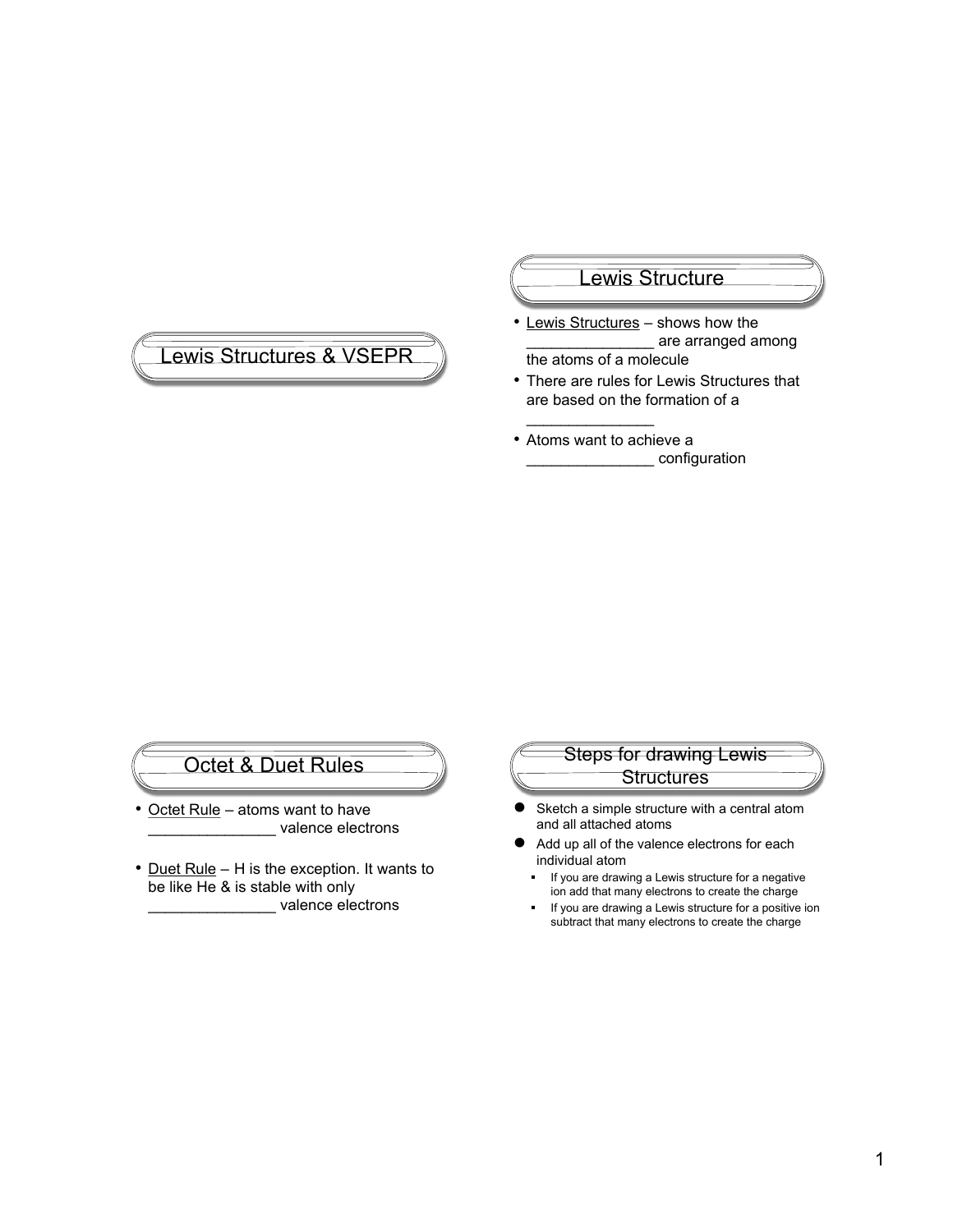#### Steps for drawing Lewis or urawing Lewis (Changel Bond Types

- Subtract 2 electrons for each bond drawn
- Complete the octet on the central atom & subtract those electrons
- Complete the octet on the surrounding atoms & subtract those electrons
- Get your final number
	- If  $0 \rightarrow$  you are done!
	- If  $+$   $\rightarrow$  add that many electrons to the central atom
	- If  $\rightarrow$  need to form multiple bonds to take away that many electrons

- $bonds (σ) single covalent$ bond
- bonds  $(\Pi)$  occur when multiple bonds are formed
- Single bond sigma
- Double bond 1 sigma & 1 pi
- Triple bond 1 sigma & 2 pi

## Bond length & Strength

- As the number of bonds increases, the bond length \_
- The shorter the bond, the \_ the bond



 $|CCI<sub>4</sub>|$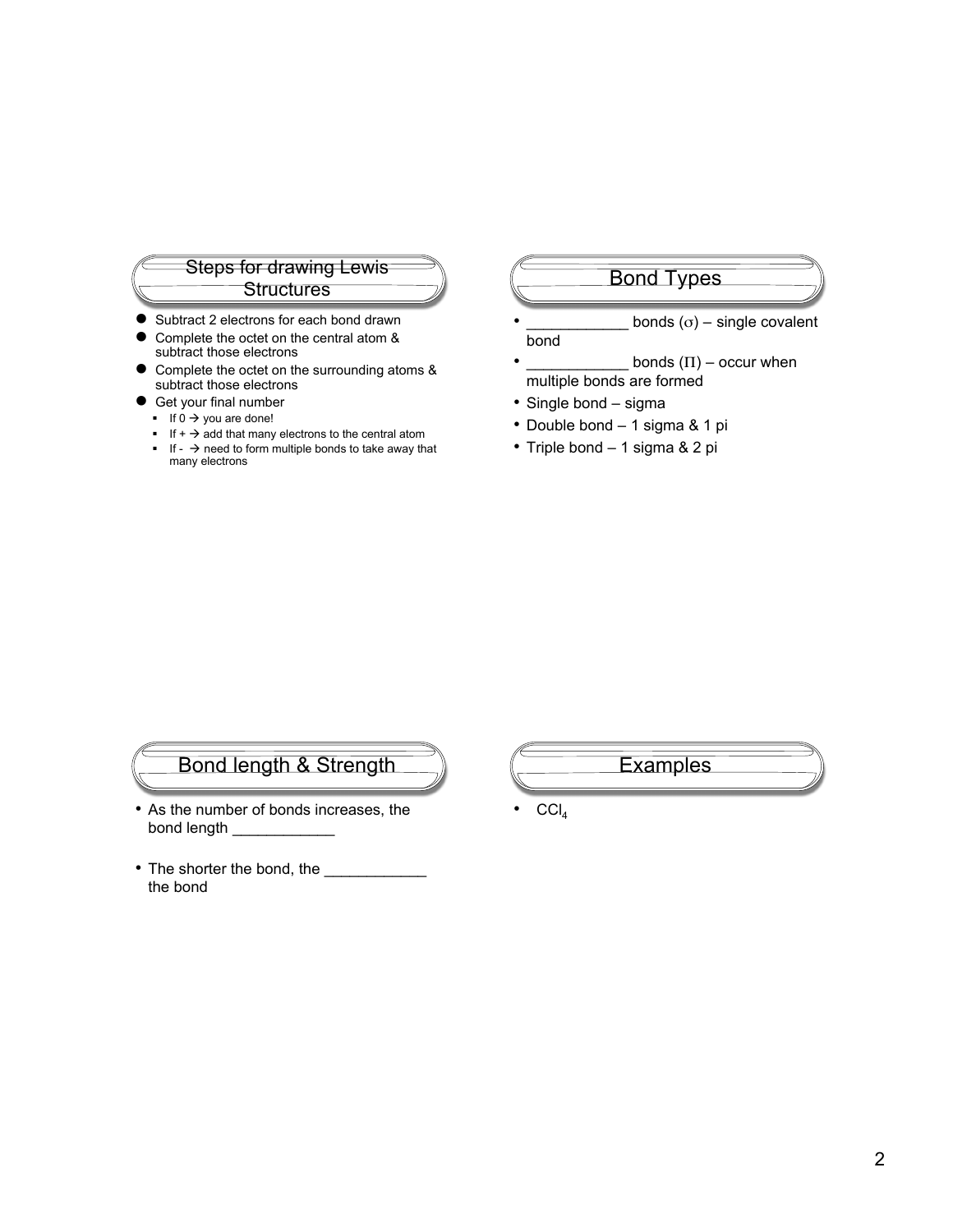

• HF



•  $NH<sub>3</sub>$ 



# Exceptions to the octet rule

- Sometimes the central atom violates the octet rule and has more or less than 8 valence electrons
- Keep using the same rules to draw Lewis **Structures**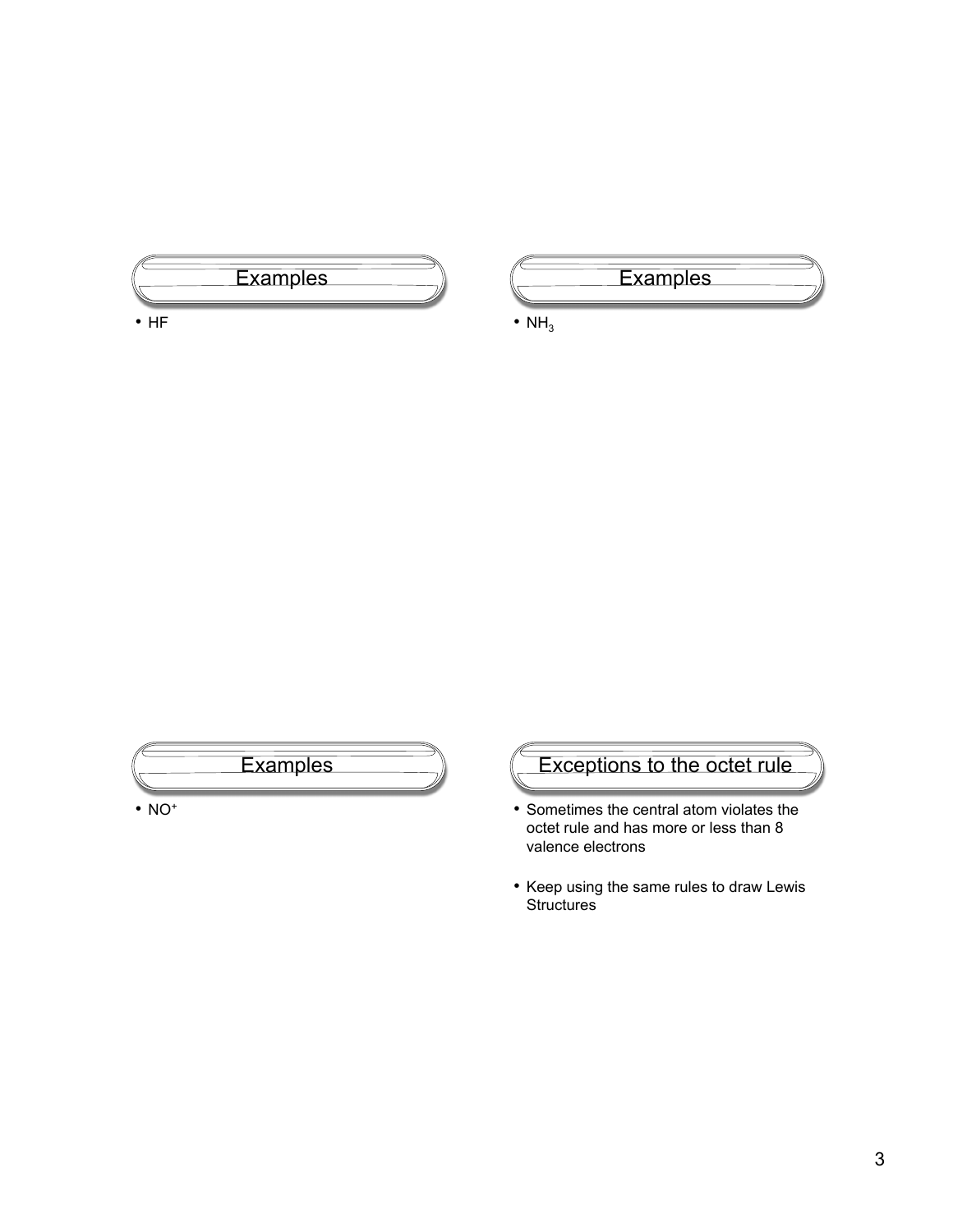

•  $SF<sub>4</sub>$ 



•  $|Cl_3$ 





• ICl-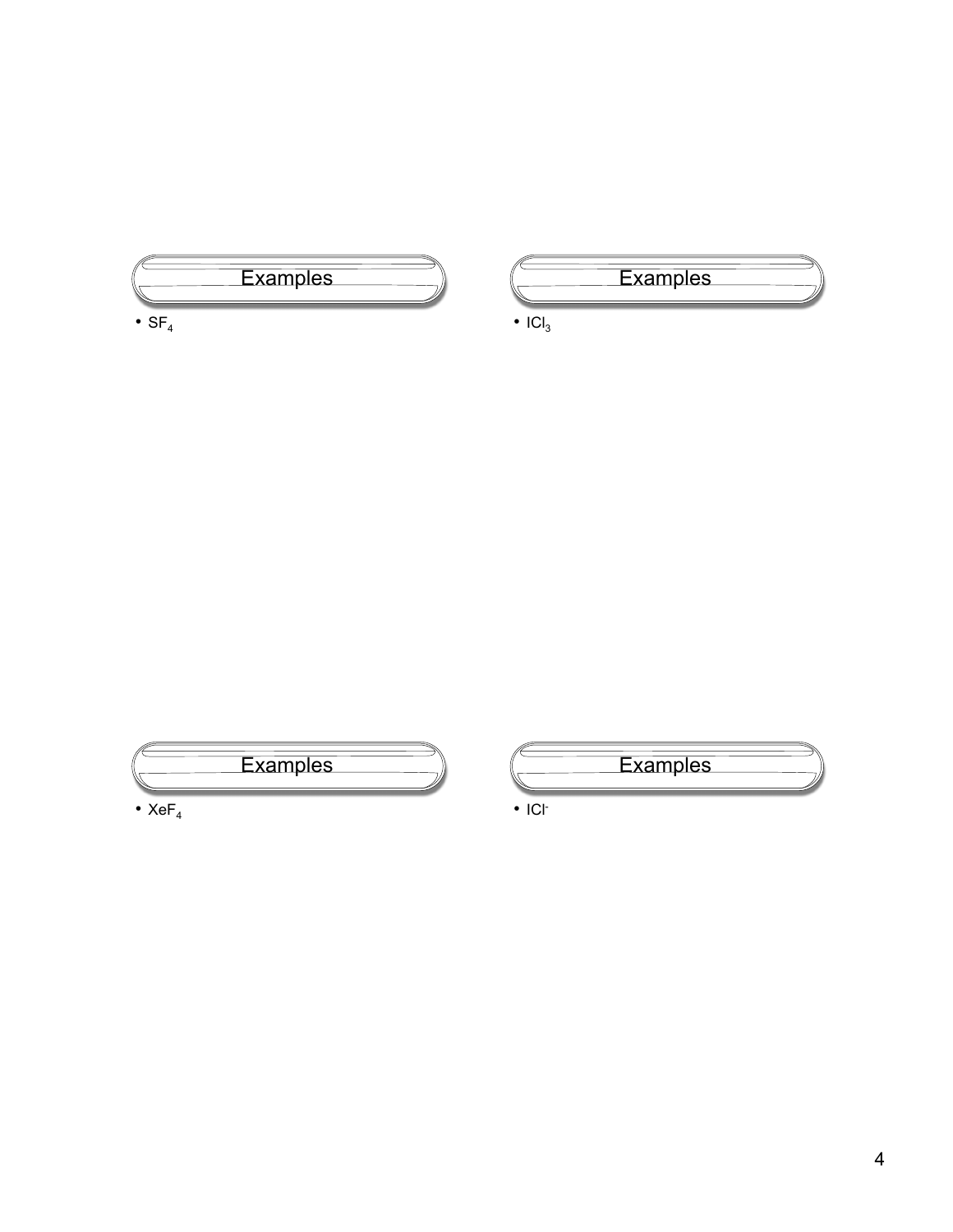

- When more than one Lewis Structure can be written for a particular molecule
- \_\_\_\_\_\_\_\_\_\_\_\_\_\_\_\_\_\_\_ all possible Lewis structures that could be formed
- The actual structure is the \_\_\_\_\_\_\_\_\_\_\_\_\_\_\_ of all of the structures
- You MUST show all structures!



•  $SO<sub>3</sub>$ 





 $\cdot$  NO<sub>3</sub>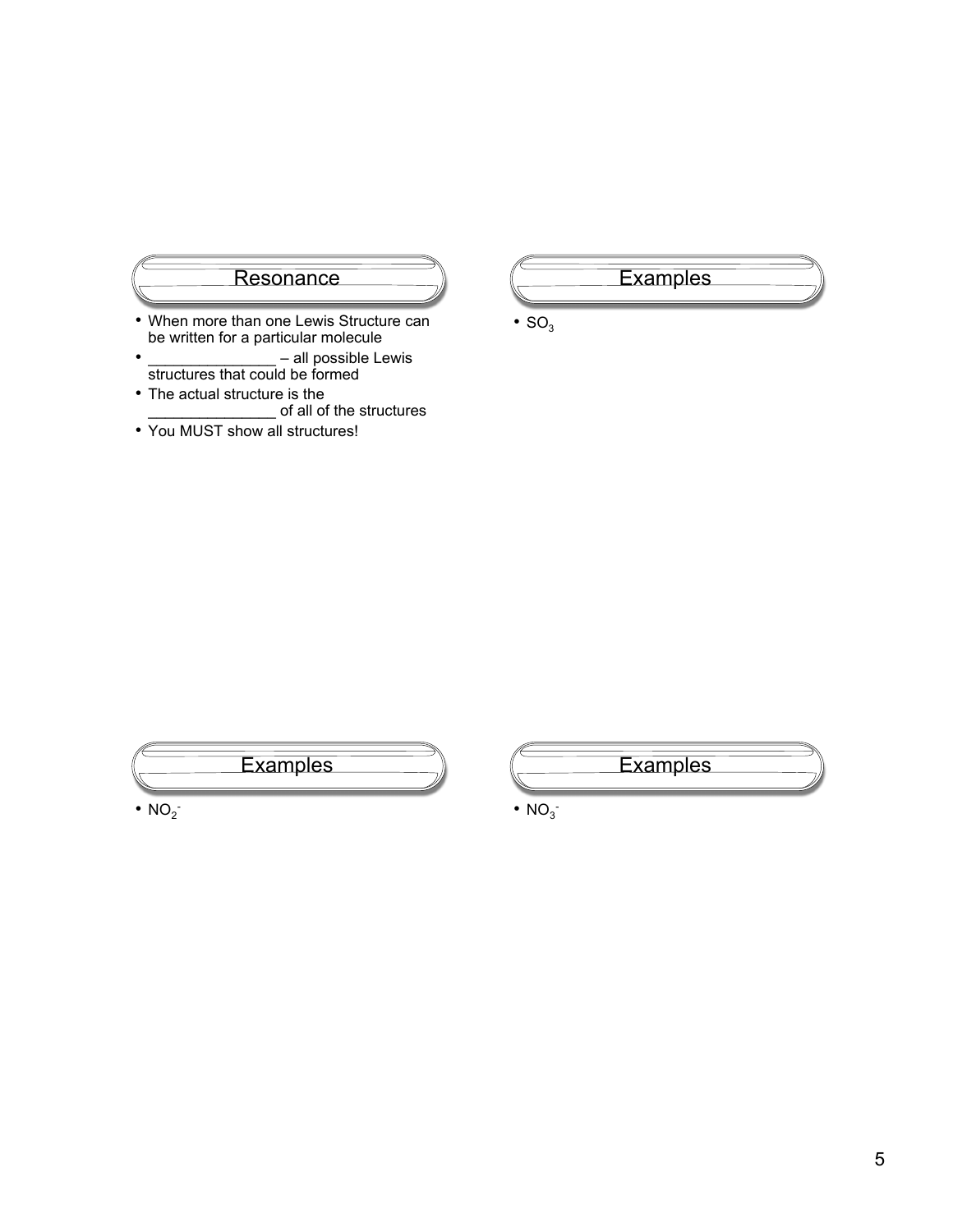#### Formal Charge

- Formal charges can be used in 1 of 2 ways…
	- 1. Suggest where the \_\_\_\_\_\_\_\_\_\_\_ are
	- 2. Help select the most \_\_\_\_\_\_\_\_\_\_ structure from a set of resonance structures



## **Example**

- Calculate the formal charge on each element in the carbonate ion
- $CO_3$  <sup>2-</sup>



- When choosing the most likely resonance structure
- 1. Most likely All formal charges are  $\_$
- 2. Next likely All formal charges add up to  $\_$
- 3. Next likely Formal charges are closest to \_\_\_\_\_\_\_\_\_\_\_\_\_\_\_\_\_\_\_\_\_\_\_\_\_\_\_\_\_\_\_\_\_
- 4. Next likely \_\_\_\_\_\_\_\_\_\_\_\_ charge is on most electronegative atom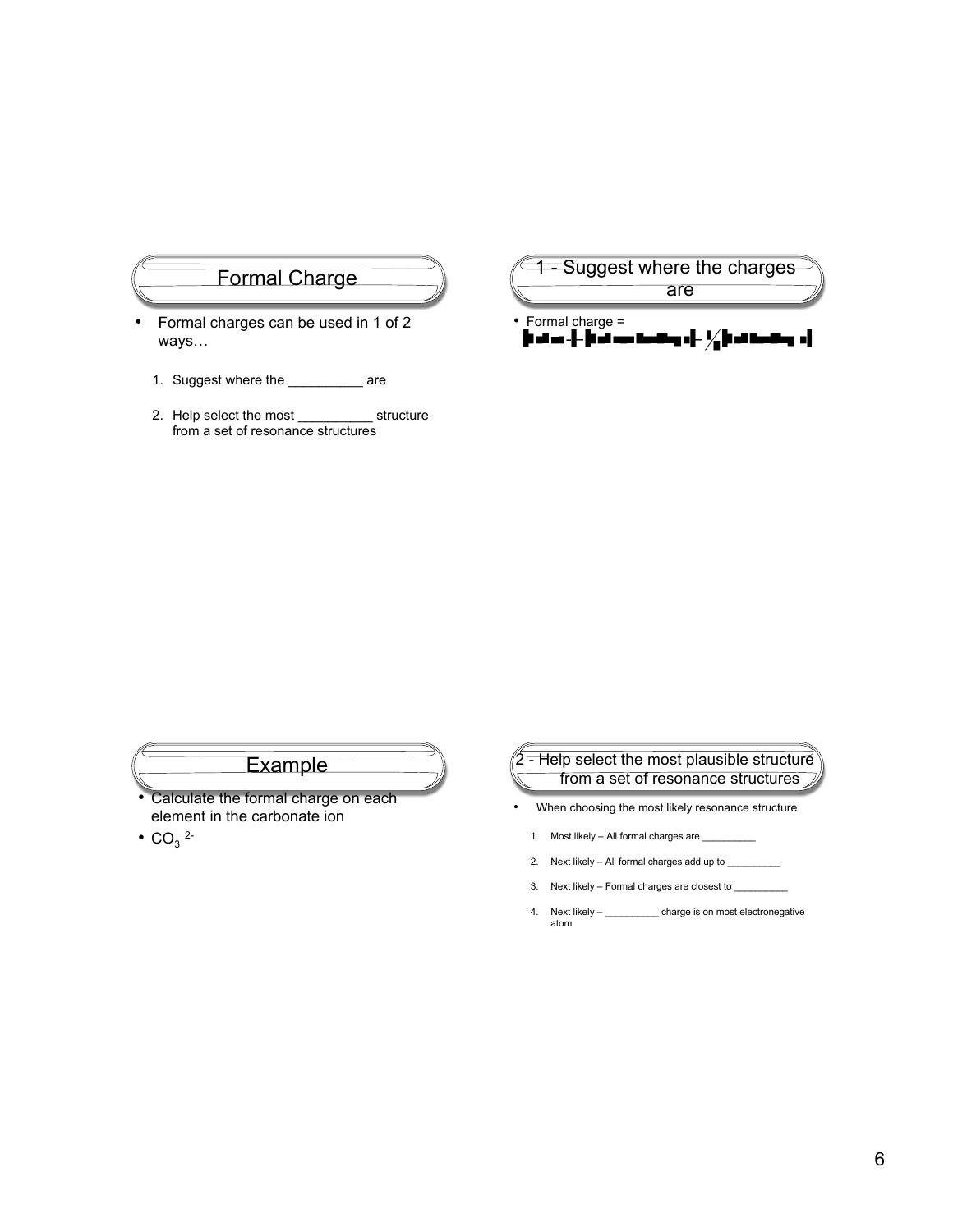

• Which of the following resonance structures is most likely for  $CH<sub>2</sub>O$  and why?

$$
\begin{array}{c}\n\vdots \\
\downarrow \\
\downarrow\n\end{array}
$$
\n
$$
C = \tilde{O}, \qquad or \qquad \mu - \tilde{C} = \tilde{O} - \mu
$$

## **Another Example**

• Which is the most likely structure for  $N_2O$ ?

 $\left\langle N=N=\stackrel{\frown}{O_1}\quad\Longleftrightarrow\quad :N\equiv N-\stackrel{\frown}{O_1}\quad\Longleftrightarrow\quad N\stackrel{\frown}{O}\rightarrow N\equiv 0\,.$ 

## VSEPR Theory

- VSEPR Theory
- The structure around a given atom is determined by minimizing the  $\frac{1}{2}$  ,  $\frac{1}{2}$  ,  $\frac{1}{2}$  ,  $\frac{1}{2}$  ,  $\frac{1}{2}$  ,  $\frac{1}{2}$  ,  $\frac{1}{2}$  ,  $\frac{1}{2}$

 $\overline{\phantom{a}}$  , which is a set of the set of the set of the set of the set of the set of the set of the set of the set of the set of the set of the set of the set of the set of the set of the set of the set of the set of th

• The electrons and elements bonded to the central atom want to be \_\_\_\_\_\_\_\_\_\_\_\_\_\_\_ as possible

## VSEPR Steps

- 1. Draw the Lewis structure for the molecule
- 2. Count the total number of things that are around the central atom to determine the **electron pair geometry**
- 3. Imagine that the lone pairs of electrons are invisible and describe the molecular shape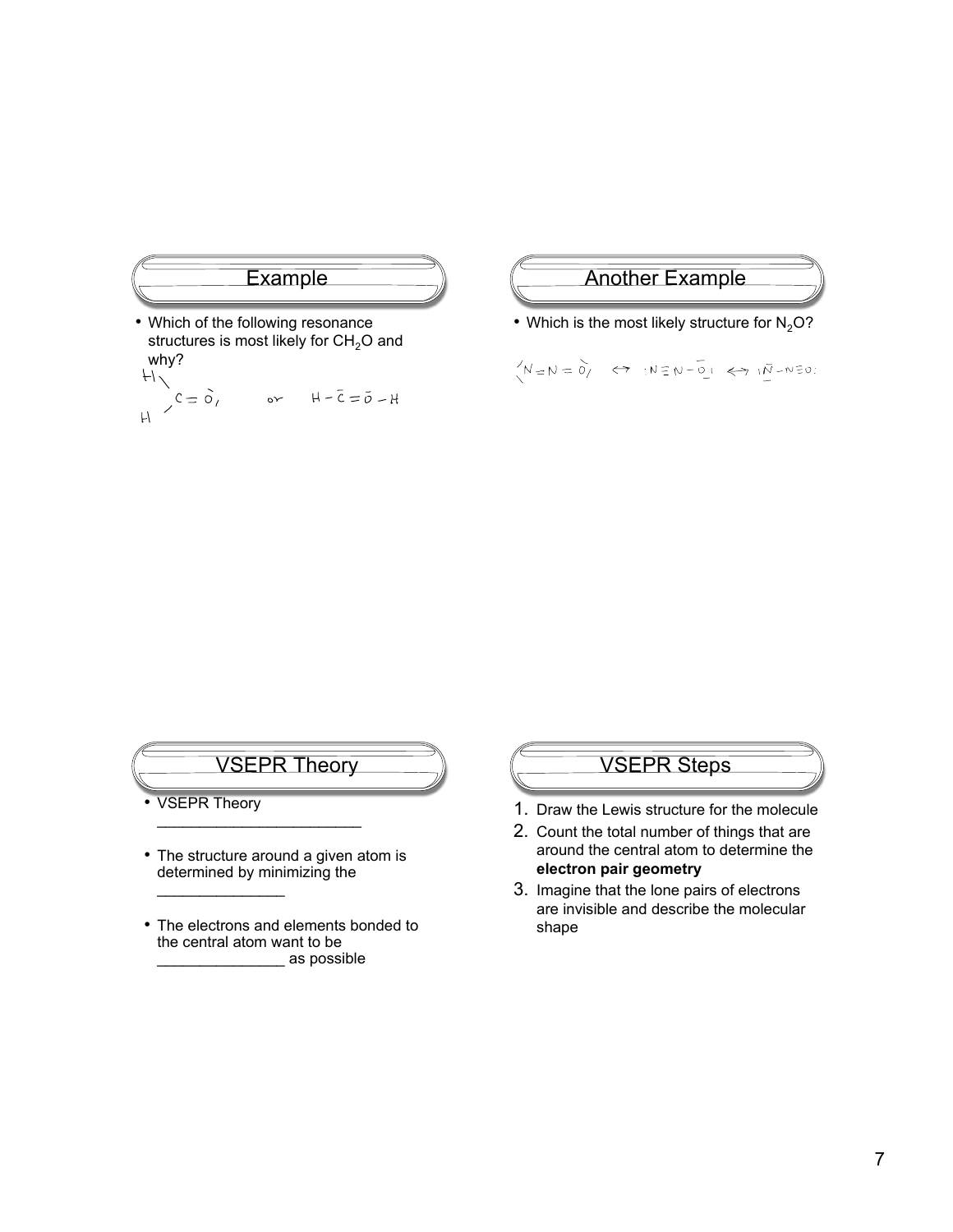

• Bond angle = 180°

## 3 Electron Pairs

• If there are 3 electron pairs the shape will be trigonal planar



• Bond angle = 120°



• Bond angle = 109.5°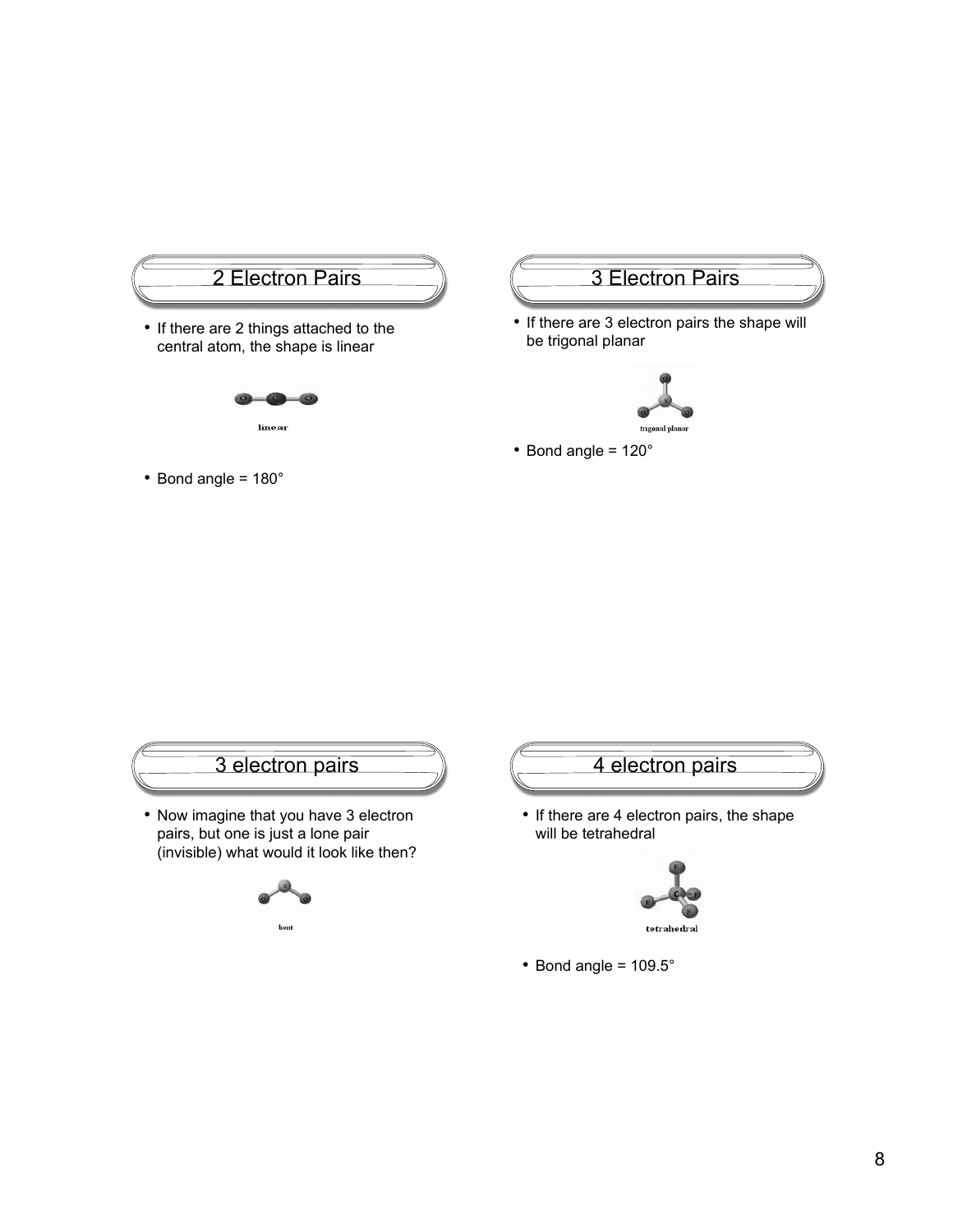

• Trigonal Pyramidal

## 4 electron pairs

• What if there are 2 lone pairs (invisible)? What would it look like then?



• bent



trigonal bipyra údal

• Bond angles = 90º & 120º



• What is there is 1 lone pair (invisible)



• Seesaw